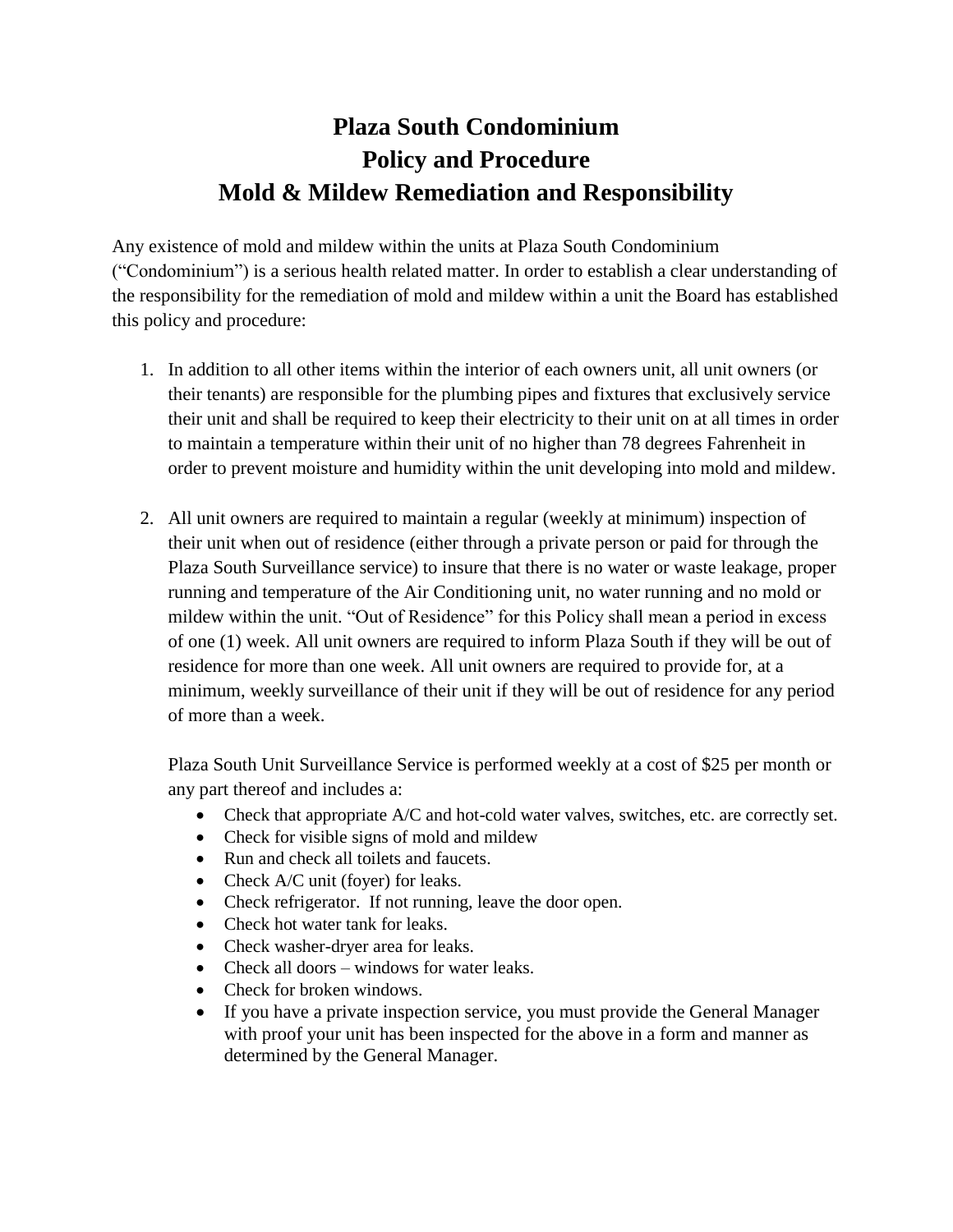In the event that a unit owner is out of residence for more than one (1) week at a time they must arrange for weekly surveillance (either privately or through the Plaza South Surveillance program). In the event that it is determined by the Condominium that a unit owner is out of residence and the unit is not being surveyed by a private person or the Plaza South Surveillance program then the Condominium shall have the right (without the obligation) to enter the unit weekly to perform the required surveillance. Plaza South has the authority to charge the unit owner for surveillance as performed at a minimum charge of \$25.00 if the unit owner is out of residence less than a month otherwise billed as stated above. Said charge shall be added to the unit owner's account as shall be paid within thirty (30) days of billing.

In the event that the Condominium determines that the electricity to the air conditioning unit to a particular unit has been turned off (in violation of this Policy) by a unit owner or otherwise, the Condominium shall have the right (without the obligation) to turn on said electricity for said unit and perform surveillance of the unit as described above through the Plaza South Surveillance program until such time as the unit owner returns to residence. The cost of any electricity shall be at the sole cost of the unit owner and the unit owner shall be billed and be responsible to pay for any Plaza South Surveillance performed at a minimum charge of \$25.00 if the unit owner is out of residence less than a month otherwise billed as stated above.

- 3. All unit owners must immediately notify the General Manager or Maintenance Supervisor of the existence or possible existence of mold or mildew within their unit upon detection or suspicion.
- 4. Once a determination has been made by the General Manager or Maintenance Supervisor that there exists the possibility for mold and mildew within a unit, the Condominium shall choose a qualified and licensed mold remediation company and have them perform a test to determine :
	- a. If mold or mildew exits,
	- b. The severity of the mold or mildew infestation,
	- c. The source and cause of the mold or mildew,
	- d. The length of time that the cause of and that the mold or mildew has existed within the unit,
	- e. The type of mold or mildew through lab results.
- 5. Once the answers to the above questions have been determined by the independent mold company the Condominium shall notify the unit owner in writing and provide a copy of the report of the mold expert explaining their findings.
- 6. Upon a finding by the Condominium that the mold or mildew was caused by and emanated from the Common Area space of the Condominium causing the mold or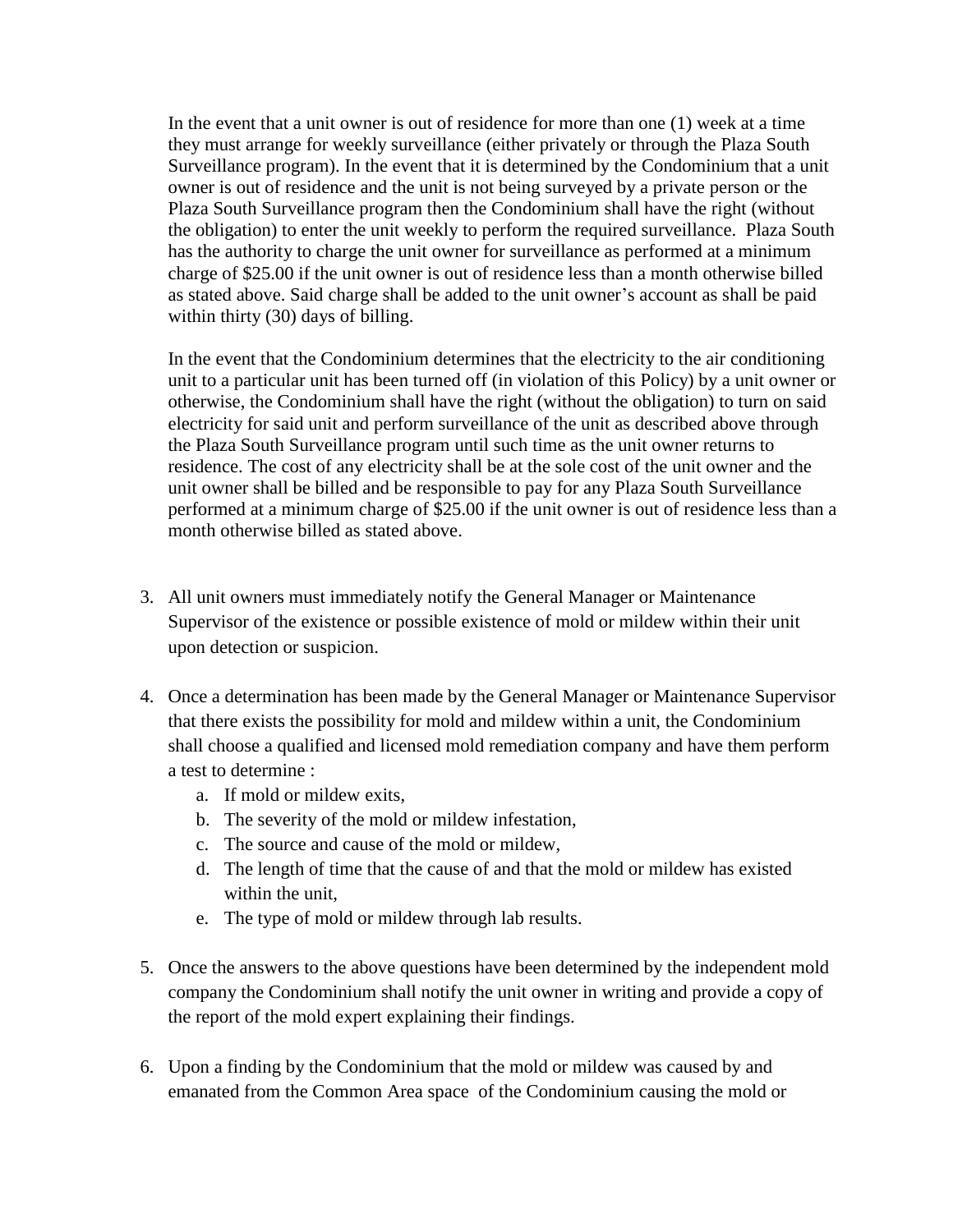mildew issue within a unit the Condominium shall be responsible and shall undertake to correct the common area issue and remediate the mold or mildew within the unit at the Condominiums cost. The Condominium is only responsible for the common area plumbing (does not exclusively service 1 unit), drywall, and primer paint.

- 7. Upon a finding by the Condominium that the mold or mildew was caused by an occurrence within the unit, the unit owner shall be notified by the Condominium that they will have three (3) business days in order to commence to perform the necessary remediation and twenty (20) business to complete the remediation within the unit (including any common area remediation needed if the mold or mildew has migrated outside of the unit to the common areas) by a qualified and licensed mold remediation company licensed within the State of Florida and approved by the Condominium. The time frames as stated herein may be adjusted by the General Manager in appropriate situations in advance of the above stated time periods expiring.
- 8. In the event that the mold or mildew has been determined to have occurred and emanated from within the unit and not as a cause or the responsibility of the Condominium then the cost of the initial test and inspection as performed by the Condominium shall be reimbursed to the Condominium by the unit owner within thirty (30) days. This charge shall be added to the unit owner's assessment account.

## **9. PLEASE NOTE THAT IF YOU HAVE HOME OWNERS INSURANCE YOU SHOULD HAVE REMOVED FROM YOUR POLICY ANY EXCLUSION FROM MOLD AND MILDEW COVERAGE.**

## **Plaza South Surveillance Service Disclaimer, Terms and Release**

The Surveillance Service provided by Plaza South to Unit Owners on a weekly basis is specifically limited to:

- Check that appropriate A/C and hot-cold water valves, switches, etc. are correctly set.
- Check for visible signs of mold or mildew. Run and check all toilets and faucets.
- Check A/C unit (foyer) for leaks.
- Check refrigerator. If not running, leave the door open.
- Check hot water tank for leaks.
- Check washer-dryer area for leaks.
- Check all doors windows for water leaks on each visit.
- Check for broken windows.
- $\bullet$

Notify owner of any problems with the above.